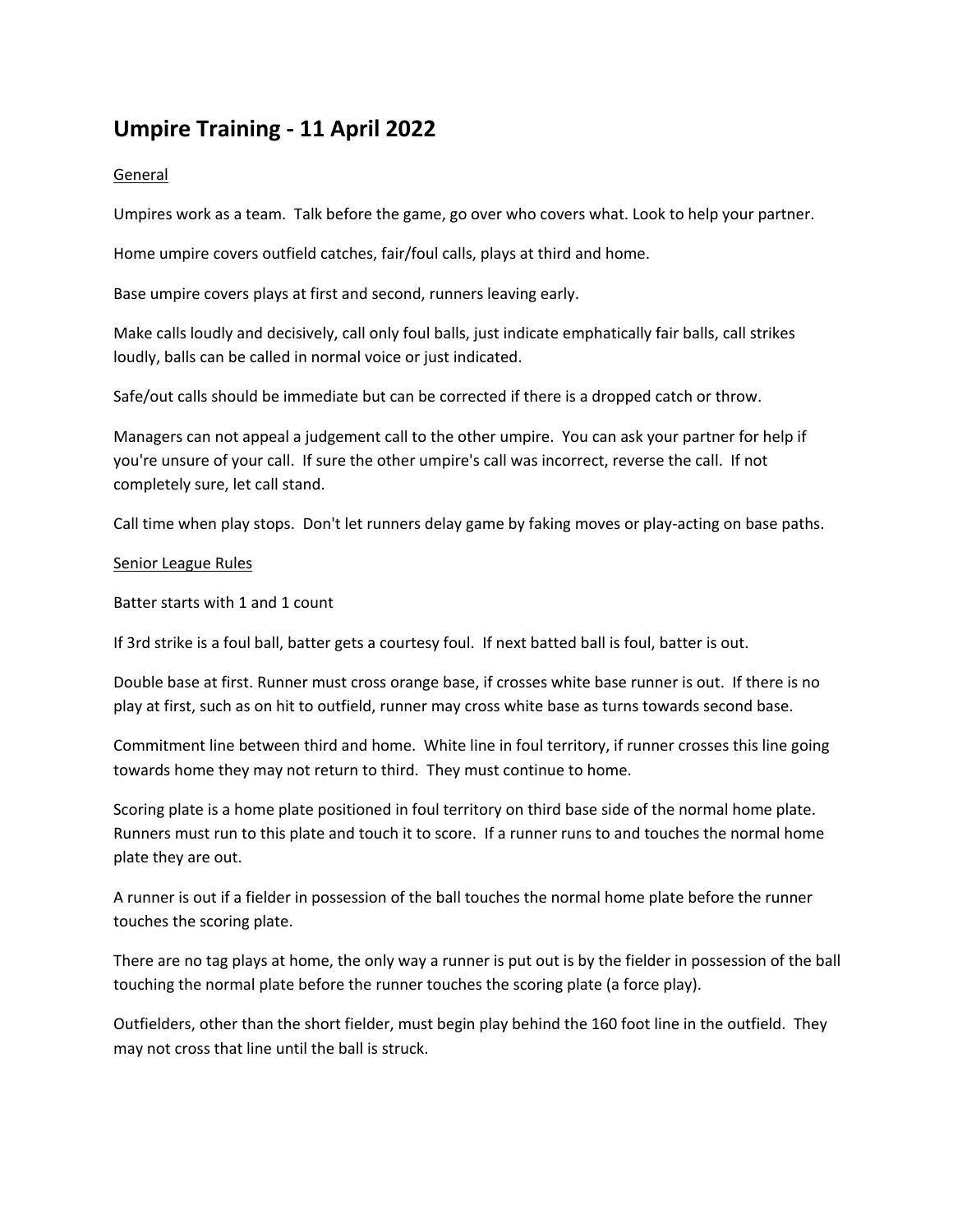No outfielder may throw out a batter-runner at first base on a force play, except the short fielder if they begin play in the infield area.

All fielders except the catcher must begim play in fair territory.

Game time is kept by scorekeeper. No inning may begin after 80 minutes from time game began. Teams will receive a warning when 70 minutes have expired. An inning begins after the final out of the previous inning.

If a game is tied after regulation play (7 innings or 80 minutes invoked after earlier inning) one extra inning will be played. If game is tied after this one extra inning, it is final and recorded as a tie.

A team's turn at bat in an inning is complete after three outs or their scoring 5 runs, regardless of how many outs have occurred, except for the final (typically 7th) inning or any extra inning. In the final or extra inning, a team may score limited runs.

If a team is ahead by 15 runs or more after 5 innings (4 and 1/2 if home team) the game is declared over.

Substitute runners. Players with injuries may request a substitute runner from the Board of Directors. This is not a game time action. Managers will advise the umpires and scorekeepers of players who have approved substitute runners and who that runner is. Absent injury to the substitute runner during the game, that runner will always be the same player and may not also be a courtesy runner for another player during the game. The substitute runner starts from a designated position behind home plate and may not start running until the ball is struck.

Courtesy runners. A runner reaching base safely may request a courtesy runner if they are injured. The courtesy runner will be the player who made the last batted out, unless that player is on base in which case it will be the player who made the previous batted out.

If a substitute or courtesy runner is on base when their turn to bat comes up in the batting order, they are declared out as a batter and remain on base as a runner unless the inning ends by their being declared out.

### Base running

Runners may not leave a base before ball is hit, if they do they are out, time called and no pitch declared.

Tagging on fly. Runners may not leave base until fly ball is touched by fielder. If leave base early, they may be put out by a fielder with the ball tagging the base they left or tagging the runner while off base while play continues. If break in play, defense must appeal to home umpire before next pitch for a ruling.

Overthrow. If overthrown ball contacts fence in foul territory, runners get one base at own risk unless ball is put in play by fielder. If ball put in play by fielder, runners advance at own risk until completion of play.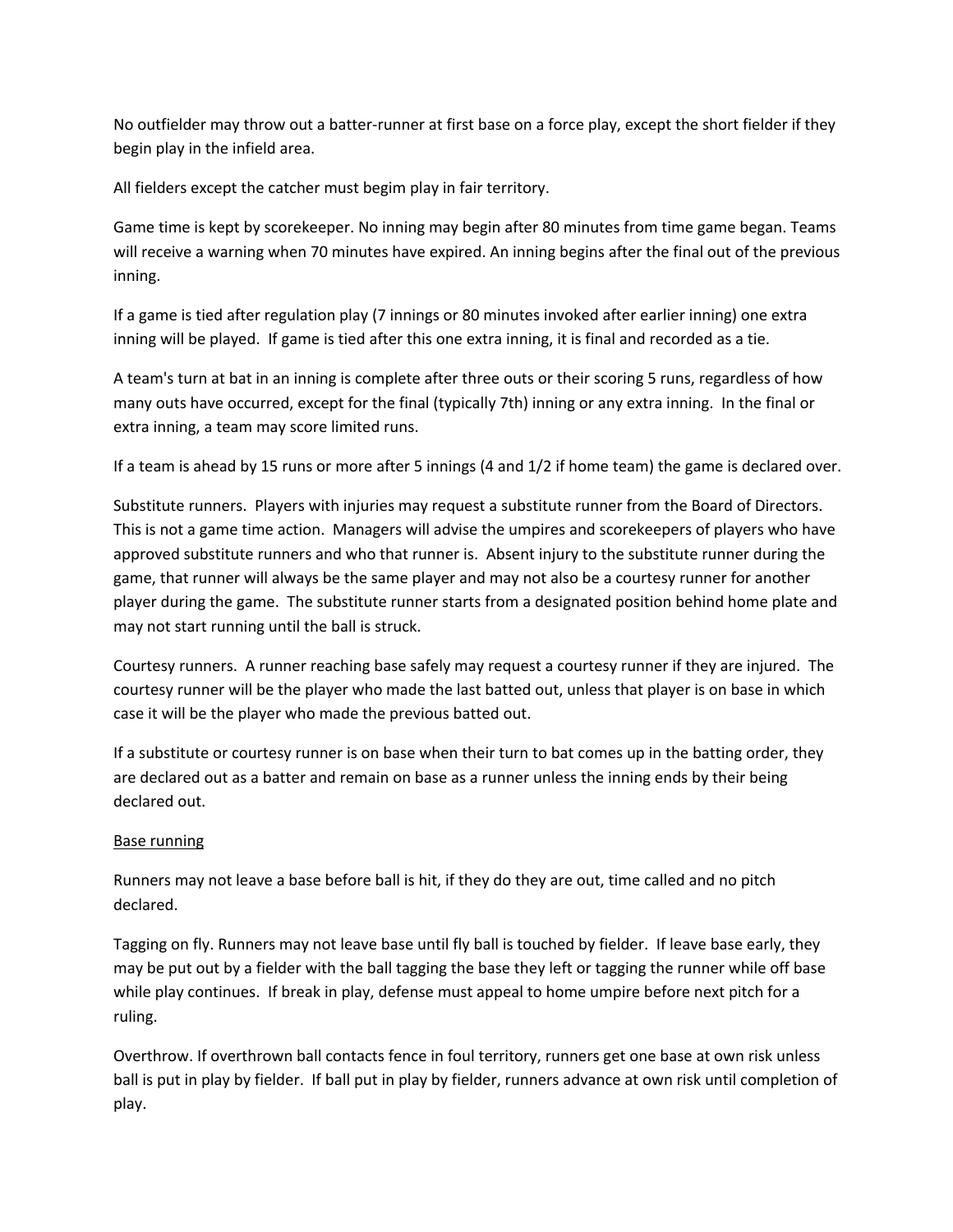Infield fly. If there are runners on 1st and 2d, or bases loaded and less than 2 out, a fly ball that can be caught by an infielder (including pitcher and catcher) with routine effort should be called "Infield fly, batter is out" and runners may advance at own risk.

If a fielder intentionally drops a batted ball to try to turn a double play, umpire should declare batter out and return runners to the base they occupied.

Runner not on a base hit by a batted ball is out, time called, batter gets first base and no runner advances unless forced. EXCEPTION: if runner is behind the fielder, the ball remains live and play continues.

If two runners occupy the same base, the trailer runner may be tagged out (must be tagged). If trailing runner passes lead runner or makes contact with lead runner, trailing runner is immediately declared out.

On a home run over the outfield fence, all runners score immediately. There is no need for them to touch the bases.

Runners may not run more than 3 feet out of the base line, if they do they should be declared out.

No runner may attempt to dislodge a ball from a fielder or run into a fielder with the ball. A runner who does is declared out.

Obstruction. If a fielder blocks a runner (sometimes happens to runner rounding 1st base), the runner is awarded the base the umpire believes they would have obtained if not for the obstruction. A fielder may not physically or vocally deceive a runner.

Fake tags are not allowed. A fielder may be ejected for a fake tag and the runner is awarded the base the umpire believes they would have obtained.

Interference by runner. After a force out a runner must veer out of the way of play. No waving of arms or blocking the fielder's play is permitted. If a runner interferes with a fielder attempting a play, the following runner should be declared out, resulting in a double play.

### Batting

Fair/foul. Ball in air goes past first or third base, where ball lands determines if fair or foul. If fielder touches ball in air, location of ball determines fair or foul, not location of fielder.

Batted ball hitting ground before first or third base, fair or foul determined by where ball is when crosses base. If any part of ball is above base, ball is fair.

Ball hit twice by a batter is foul.

Home plate is fair territory.